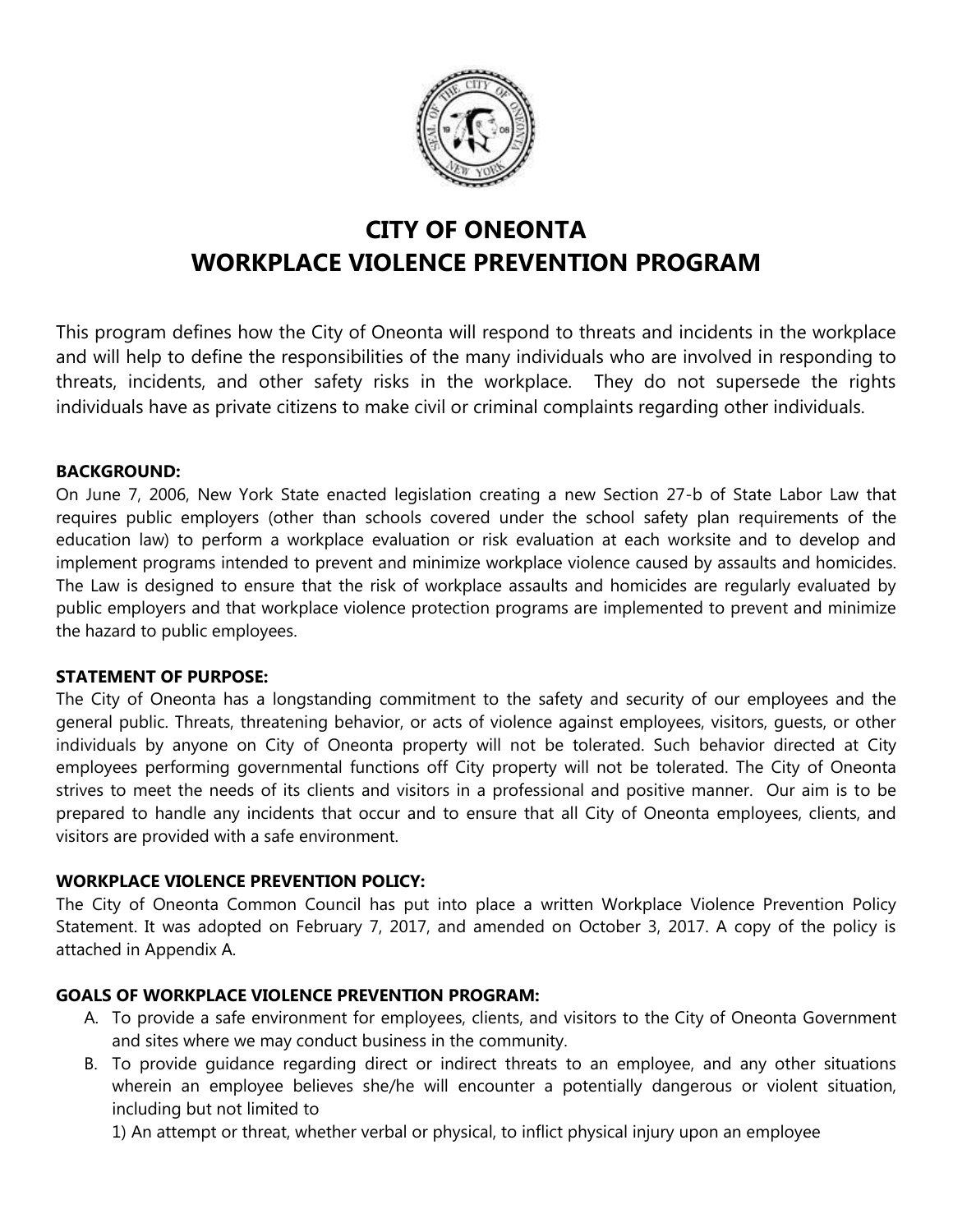2) Any intentional display of force that would give an employee reason to fear or expect bodily harm 3) Intentional and wrongful physical contact with a person without his or her consent that entails some injury

4) Stalking an employee with the intent of causing fear of material harm to the physical safety of such employee when such stalking has arisen through and in the course of employment.

- C. To ensure that all employees understand the roles and responsibilities of all parties in creating and maintaining a safe environment, and to regularly reinforce the responsibility of all staff to help create and maintain a safe environment for staff, clients, and visitors.
- D. To ensure that all employees are familiar with this program, including it as part of initial and on-going training.
- E. To ensure that all employees know where the workplace risk assessments are located, how the assessments may be accessed, and how risks are mitigated.

## **WHO IS COVERED:**

All City of Oneonta employees, clients, and visitors are covered by this program. All volunteers, students, and interns who assist in City work are also covered.

## **RISK ASSESSMENT AND PROGRAM REVIEW:**

The City of Oneonta management and Authorized Employee Representatives have conducted risk assessments of each City workplace during 2017. These assessments identify risk factors specific to each work location and the methods used to mitigate the identified risks. Each location risk assessment includes the specific measures that are or will be in use to mitigate risks. The Personnel Director will maintain a complete set of the assessments completed for each work location. Future assessments will be made, with participation from Authorized Employee Representatives, as needs arise, or if changes in the physical environment occur. Please see Appendix B for a list of all Risk Assessments completed, as well as a list of the risk factors identified in each workplace, the methods the City will use to prevent the incident of workplace violence based on these factors. The following individuals participated in the risk evaluation process (including the actual evaluation, and/or a review of findings):

- Katie Böttger, Personnel Director
- George Korthauer, City Manager
- Dennis Nayor, Former Chief of Police
- Doug Brenner, Chief of Police
- Patrick Pidgeon, Fire Chief
- Joseph Tiemann, PBA
- Branden Collison, Police Sergeants
- Lisa Prush, CSEA
- Matthew Harper, CSEA
- Robert Stevens, CSEA
- Andrew Turner, IAFF

Risk assessments were performed using the Workplace Violence Prevention Evaluation of Physical Environment form, which can be found in Appendix G.

# **COMMON RISK FACTORS FOR ALL DEPARTMENTS INCLUDE:**

- A. Accepting cash payments (fees, taxes, bus fares)
- B. City buildings are open to the public during regular business hours, therefore employees are working in locations with uncontrolled public access to the workplace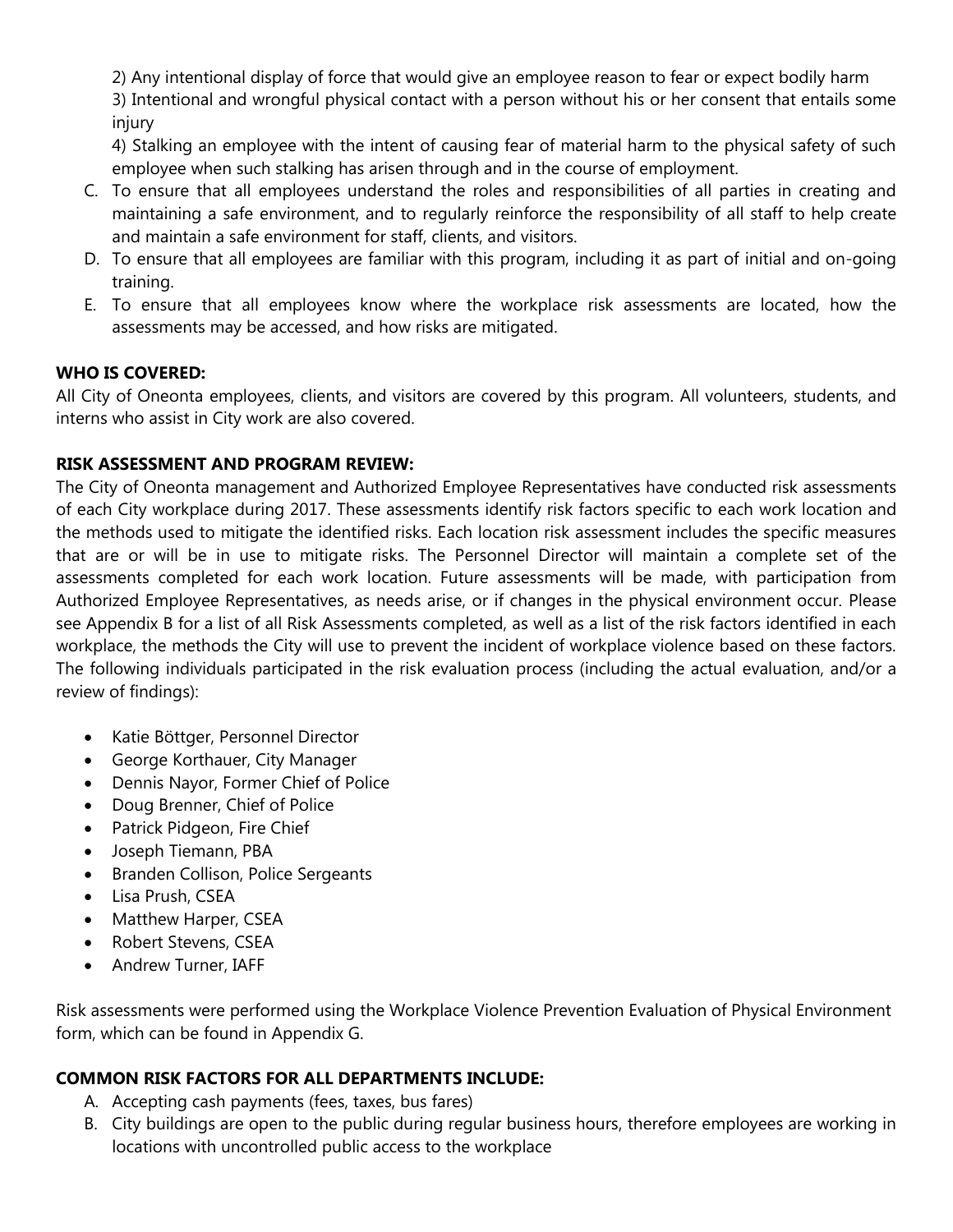- C. Lack of parking areas adjoining City buildings
- D. All clients must be served, including those who may dispute decisions made regarding services provided
- E. Working late at night or early morning hours
- F. Working alone or in small numbers

## **COMMON METHODS USED TO PREVENT INCIDENTS AND ADDRESS HAZARDS IDENTIFIED IN THE RISK ASSESSMENTS:**

- A. City employees who accept and handle cash will be separated from the public
- B. Police escorts to the bank will be used whenever possible
- C. Security cameras will be installed in critical locations (public areas such as reception, hallways, entryways, parking lots)
- D. Reception areas may be separated from the public with protective safety glass
- E. Installing additional external lighting

# **HIERARCHY OF CONTROLS:**

Risks identified through the risk assessment process will be addressed according to the following hierarchy:

- A. Engineering Controls; reducing hazards through the installation of physical barriers, such as separate interview rooms, or safety glass. The City will work to improve visibility and lighting, limit unrestricted access to buildings, increase video surveillance in necessary areas, install panic buttons, buzzers and door alarms where appropriate.
- B. Work Practice Controls; change policies, procedures, and practices to reduce risk and promote safety. The City will work to ensure proper locking of doors, establish rules and check in/out procedures for employees working alone or late at night, adopt safety procedures for offsite work, requiring employees to report all threats, integrate violence prevention into daily procedures.
- C. Personal Protective Equipment (PPE); some employees, especially those who work in non-traditional settings (i.e. Public Works, Public Transit) will be provided PPE when no other means of reducing risk is available.

## **ANNUAL PROGRAM REVIEW:**

The Personnel Director, in conjunction with the City Manager, Authorized Employee Representatives, City Emergency Management Official(s) and Police Chief will review this Program annually, on or around July  $1<sup>st</sup>$  of each year, and recommend revisions for adoption by the Common Council. Risk Assessments will be reviewed annually by the Department Head and the appropriate Authorized Employee Representative(s) who will note risks, recommend and implement mitigation efforts, and report any changes to the risk assessment to the Personnel Director. The annual risk assessment documentation will be maintained by the Department Head and Personnel Director. This documentation will be made available for review when such review does not increase risks to employee safety.

## **METHODS THE CITY OF ONEONTA WILL USE TO TRY TO PREVENT WORKPLACE VIOLENCE INCIDENTS:**

- A. The City of Oneonta will ensure that all employees are made aware of their role in safeguarding employees, clients, and visitors. This will be done by reviewing the security policy and procedures at new employee orientation, through the distribution and availability of the policy and procedures in paper and electronic formats, through review of the policy and procedures, and through employee inquiry.
- B. The Personnel Director will review all workplace violence incident reports at least annually, in conjunction with Authorized Employee Representatives. This ad-hoc committee will review aggregate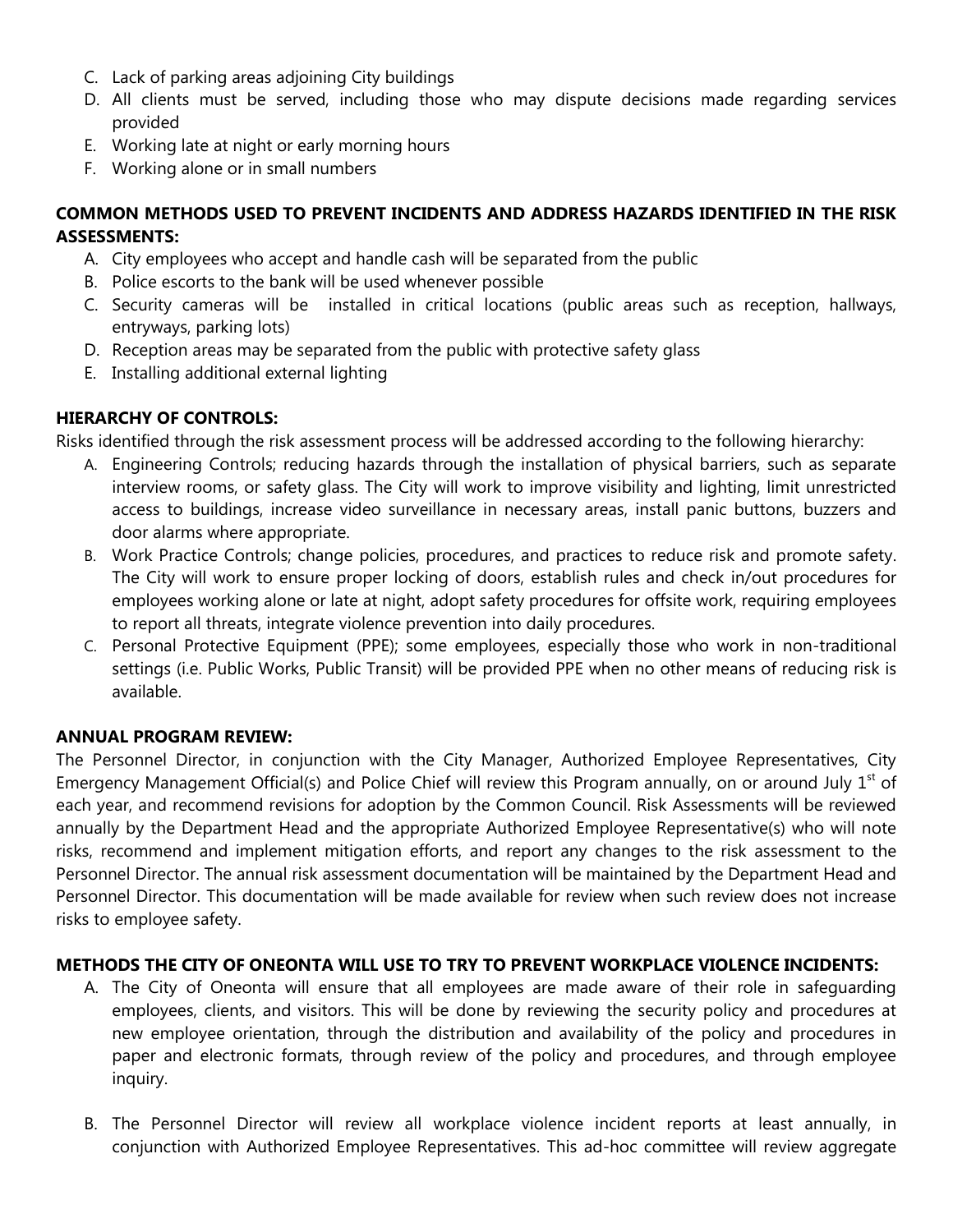information regarding threats and incidents and will make recommendations regarding needed changes in City policies and procedures, physical structures, and operating procedures. Department Heads, the Personnel Director, and the City Manager will also review such incident reports regularly to evaluate trends or necessary actions.

- C. Any employee who feels his/her safety is threatened because of work-related issues may request to have a case reassigned because of such risk. Such requests must be made in writing to the employee's supervisor. The employee will meet with the supervisor and/or Department Head, if necessary, to discuss the reasons for the request. The supervisor is expected to consult with the Department Head regarding all such requests to seek additional information as necessary to make a decision. Unless otherwise notified by the supervisor, an employee will have a response within five business days.
- D. Any person who makes threats, exhibits threatening behavior, or engages in violent acts on City of Oneonta property will be removed from the premises as quickly as safety permits and shall remain off City of Oneonta premises pending the outcome of an investigation. Simple disagreements in the workplace may not rise to level of an incident under this program. The City of Oneonta's response to incidents of violence may include suspension and/or termination of any business relationship, reassignment of job duties, suspension or termination of employment, and criminal prosecution as appropriate.
- E. The City will train employees at time of hire, and at least annually thereafter, pursuant to the "Annual Training" section of this program, as noted below. The purpose of the training will be to increase employee awareness of the signs and effects of workplace violence, and the importance of reporting workplace violence.
- F. The City will enforce existing workplace rules, and evaluate any related rules, policies or procedures as needed for effectiveness.

## **ANNUAL TRAINING:**

- A. Employees will be trained when an employee is initially assigned to a position and every year thereafter. The training will include the following items:
	- 1. The requirements of the law
	- 2. The risk factors in their workplace
	- 3. The location and availability of the written plan
	- 4. Measures employees can take to protect themselves from workplace risks and what the written violence prevention program specifies in that regard, including incident alert and notification procedures.
	- 5. Specific training will be provided at those sites where unique risk factors are present
- B. A comprehensive outline of the training to be provided can be found in Appendix C.

#### **REPORTING OF THREATS:**

A. All City of Oneonta employees are responsible for notifying their supervisor of any threats they have witnessed, received, or have been told that another person has witnessed or received. Employees should also report behavior they regard as threatening or violent if that behavior might be carried out on a City site. The employee or his/her supervisor is responsible for notifying the Personnel Director of threats and incidents as soon as possible, but no later than the end of each business day. The Personnel Director will share appropriate information with other Department Heads when more than one City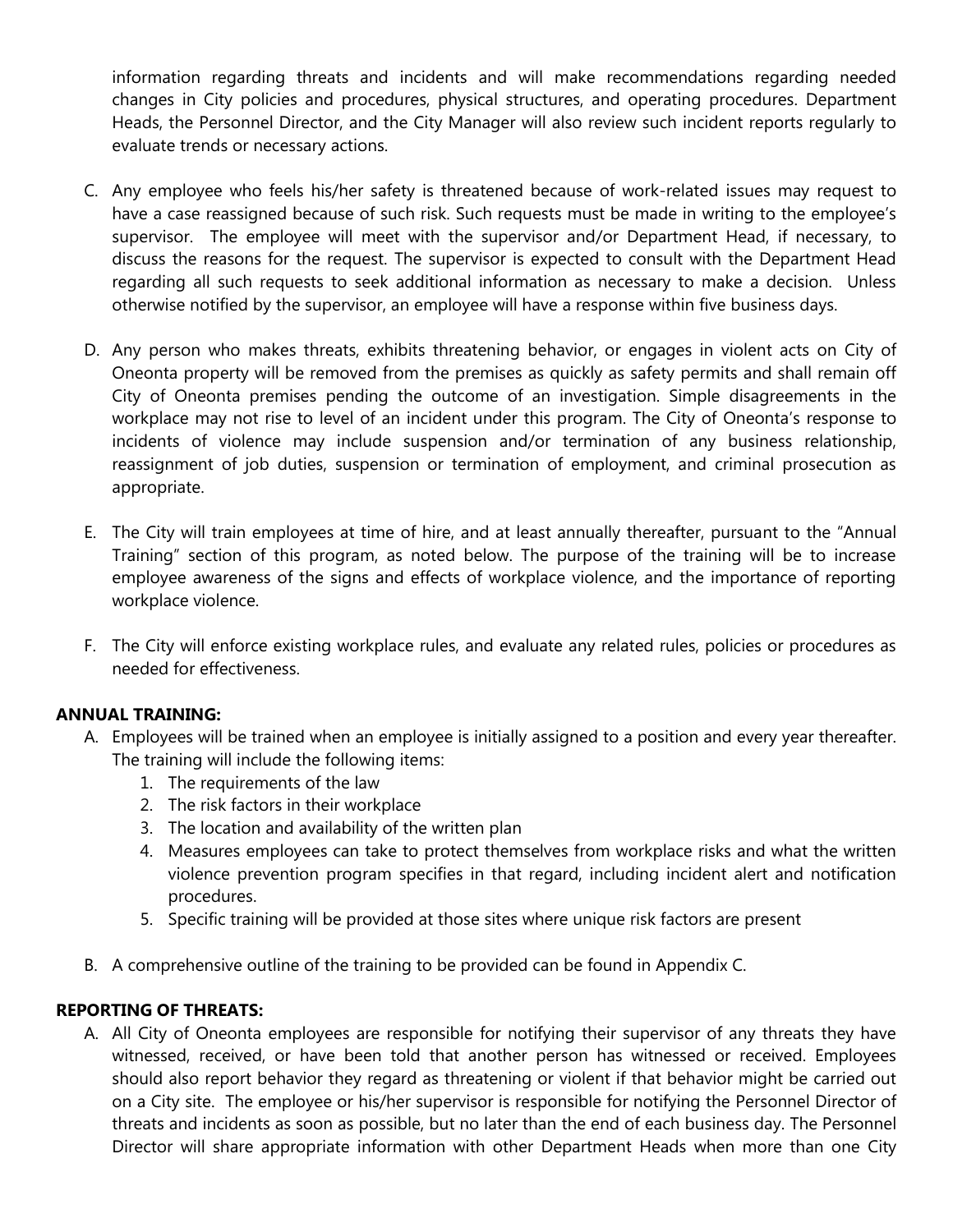department is or is likely to be effected by the threat or incident. In the absence or unavailability of the Personnel Director, notification must be made to the City Manager; in the absence or unavailability of the City Manager, the Oneonta Police Department must be notified.

- B. The employee will be asked to complete an Incident Report form, which can be found in Appendix D. This must take place as soon as possible, but no more than 24 hours after the threat or incident. If the incident has taken place over a weekend, it may be reported on Monday morning. In the case of an imminent threat during a weekend, the Oneonta City Police Department should be contacted immediately. The employee will give the employer a reasonable period of time to correct the problem in good faith. Submitted incident reports will be reviewed annually in conjunction with Authorized Employee Representatives.
- C. An employee who obtains a protective or restraining order that lists City locations as protected areas must provide a copy of the order to his/her supervisor. The City of Oneonta has confidentiality procedures that recognize and respect the privacy of the reporting employee(s).
- D. An employee who believes that a serious violation of the workplace violence prevention program exists shall bring the matter to the attention of a supervisor immediately either orally or in writing and shall afford the employer a reasonable opportunity to correct such activity, policy, or practice. Please note that a complaint to PESH, as described in paragraph E below, requires written notification to the employer first.
- E. Where an employee has reported an issue and the City has not corrected the matter after a reasonable period of time, the employee (or employee representative) may request that the Department of Labor conduct an inspection of the workplace. The Department of Labor can be reached at:

New York State Department of Labor Division of Safety and Health Binghamton District Office 44 Hawley Street, 9<sup>th</sup> Floor Binghamton NY 12091 Phone: (607) 721-8211 Fax: (607) 721-8207

## **WHAT TO DO WHEN FACED WITH IMMINENT DANGER:**

- A. An employee who believes that an imminent danger exists shall follow any established department procedures and also report such matter to law enforcement by calling 911. **Employees on the City Hall phone system must dial 8-911, Employees on the Oneonta Public Transit, and Water Treatment Facility phone systems must dial 9-911. Employees on the Wastewater Treatment Facility phone system must dial 1-911.** The Personnel Director should also be notified when possible.
- B. If any employee receives a bomb threat in person, or while talking with someone on the phone, the employee shall follow the procedures on the bomb threat checklist that is available from the Personnel Department and attached to this program as Appendix E ("Bomb Threat Procedures / Checklist" as issued by Homeland Security).